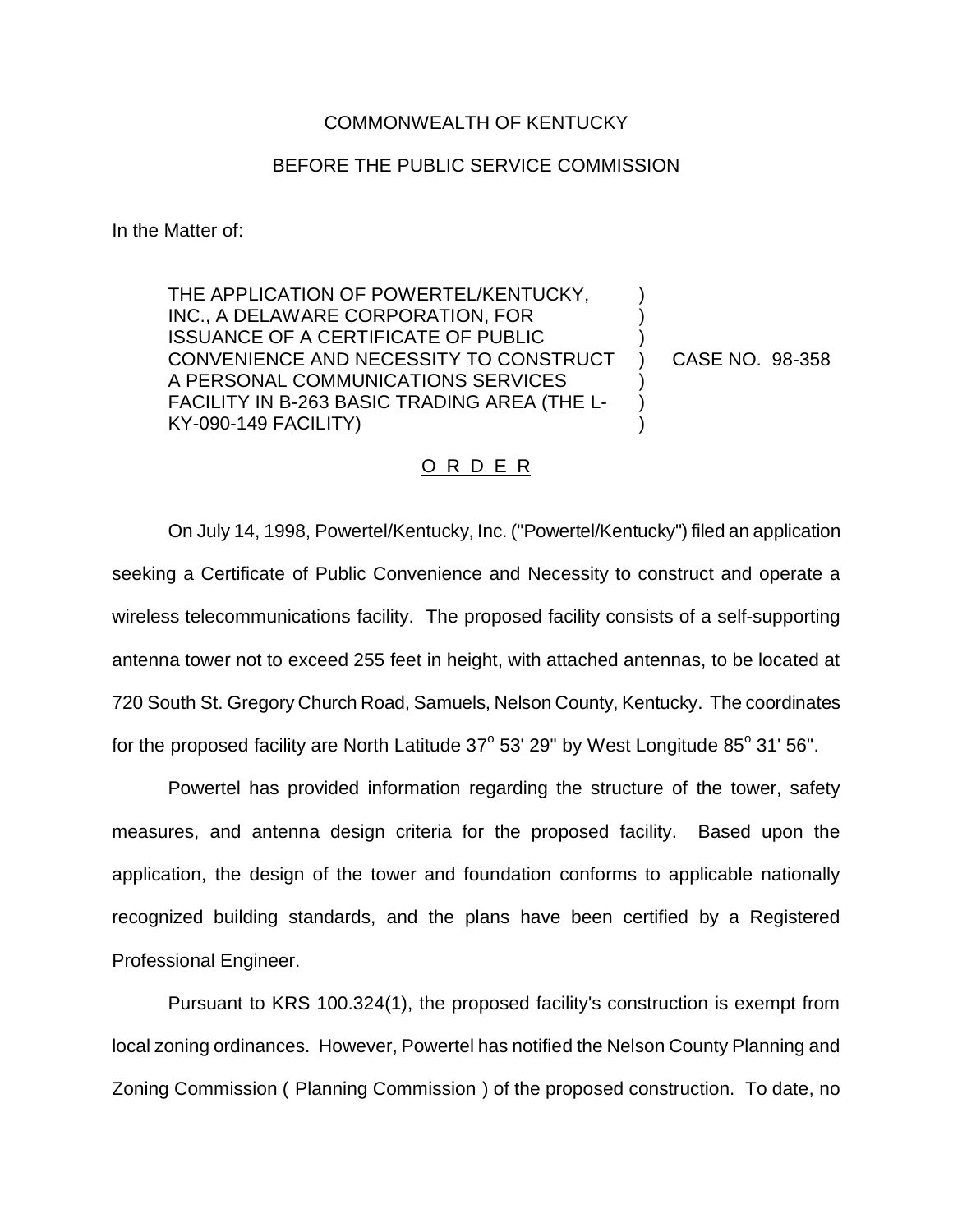comments have been filed by the Planning Commission. Powertel has filed applications with the Federal Aviation Administration ("FAA") and the Kentucky Airport Zoning Commission ("KAZC") seeking approval for the construction and operation of the proposed facility. Both decisions are pending.

Powertel has filed notices verifying that each person who owns property within 500 feet of the proposed facility has been notified of the pending construction. The notice solicited any comments and informed the property owners of their right to request intervention. In addition, notice of the proposed construction has been posted in a visible location for at least two weeks after filing the application. The Commission received several protests regarding the proposed site. These protestors were informed in writing of their right to request intervention and a public hearing. The Commission also received a request for a public hearing made by Tim Hutchins, Magistrate of the  $4<sup>th</sup>$  District. His request was made so that residents in the area of the tower could intervene. By letter dated February 16, 1999, this Commission informed Magistrate Hutchins of the proper procedures for requesting intervention and a public hearing. He was informed that the case would be submitted to the Commission if no requests were made within 10 days of the date of the letter. No such requests have been received. The Commission finds that without the participation of affected parties, a public hearing is not warranted.

Pursuant to KRS 278.280, the Commission is required to determine proper practices to be observed when it finds, upon complaint or on its own motion, that the facilities of any utility subject to its jurisdiction are unreasonable, unsafe, improper, or insufficient. To assist the Commission in its efforts to comply with this mandate, Powertel should notify the Commission if it does not use this antenna tower to provide service in the manner set out in

-2-